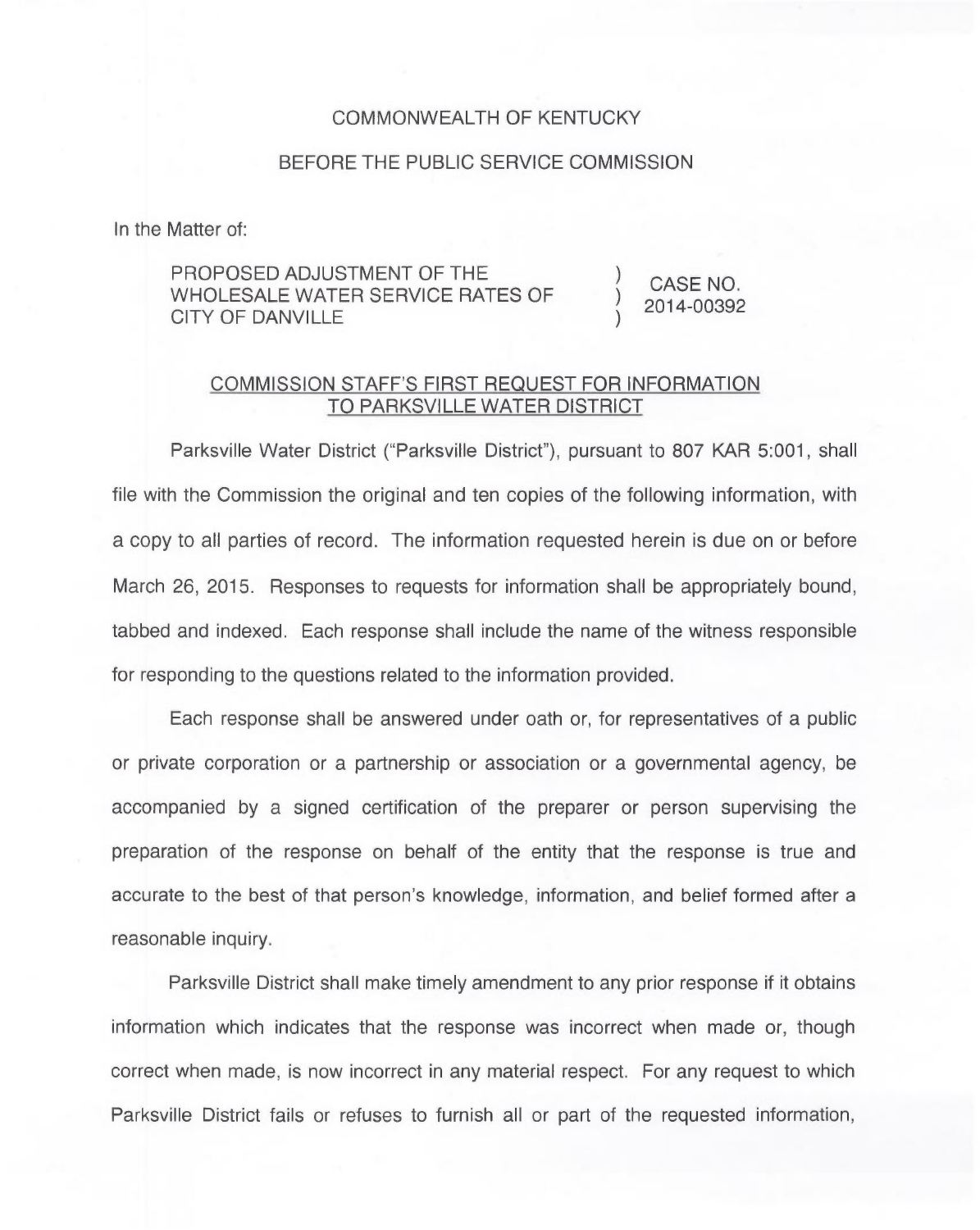Parksville District shall provide a written explanation of the specific grounds for its failure to completely and precisely respond.

Careful attention should be given to copied material to ensure that it is legible. When the requested information has been previously provided in this proceeding in the requested format, reference may be made to the specific location of that information in responding to this request. When filing a paper containing personal information, Parksville District shall, in accordance with 807 KAR 5:001, Section 4(10), encrypt or redact the paper so that personal information cannot be read.

In reference to the pumping station that is used by Parksville District to 1. draw water from the Danville Water System, provide the following:

a. The date the pumping station was built;

b. Who paid for the construction of the pumping station;

c. Who operates and maintains the pumping station; and

d. The maximum amount of water that can be pumped by this pumping station in gallons per hour.

Derouen ecutive Director Public Service Commission P.O. Box 615 Frankfort, KY 40602

DATED **MAR 1 8 2015** 

cc: Parties of Record